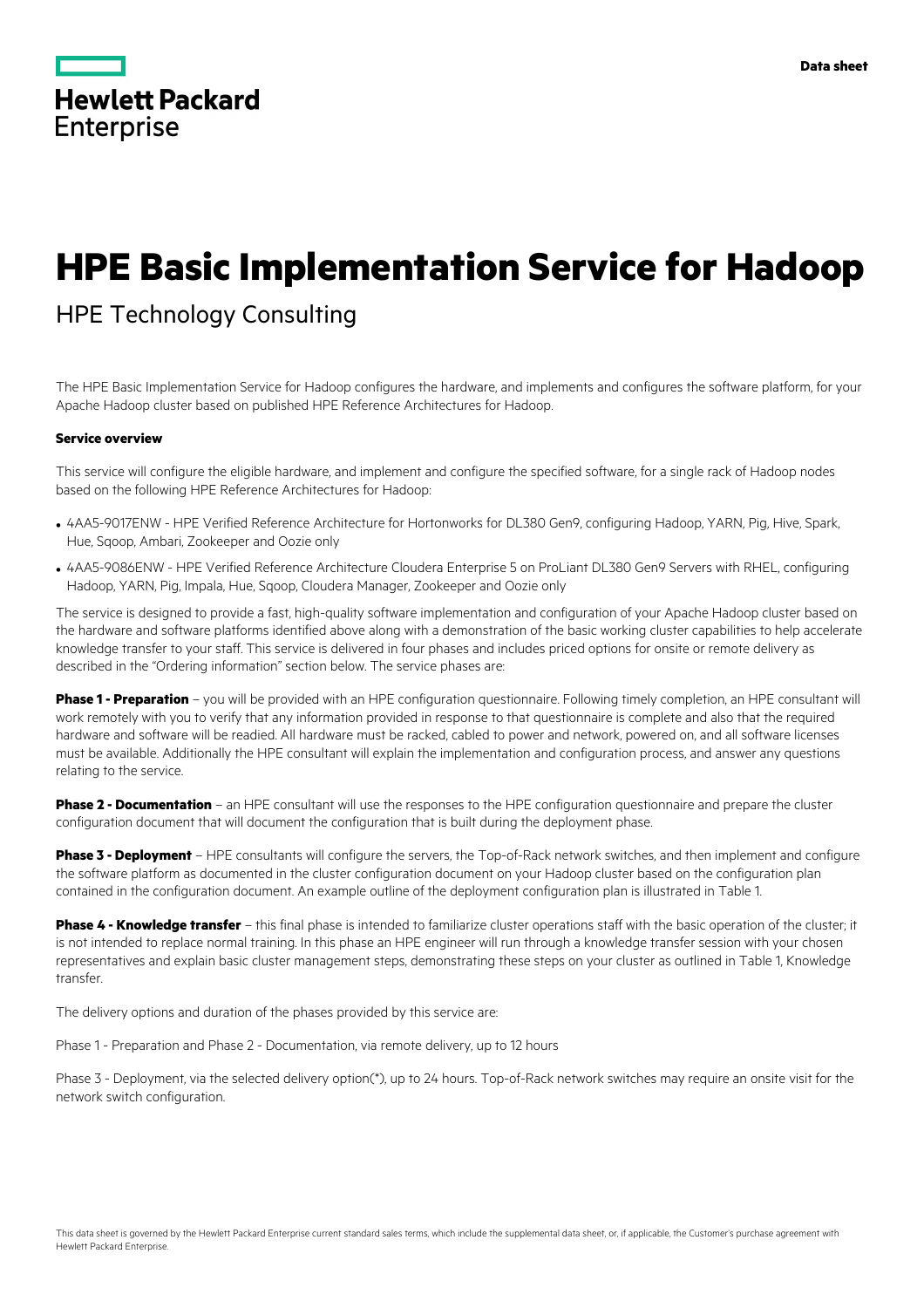Phase 4 - Knowledge transfer, via the selected delivery option(\*), up to 8 hours.

\*Based upon the service ordered, see the "Ordering information" section below.

This service includes basic implementation and configuration of your Hadoop cluster and is not intended to provide full production readiness without additional design, planning, acceptance testing, and integration services.

However, HPE can provide limited augmentation of this basic service, which can be purchased at additional cost and can include:

- The addition of other Apache Hadoop components from the selected Hadoop distribution
- The addition of up to 2 further racks of Hadoop servers
- Substitution of the Top-of-Racks switches with another vendors' equivalent network switches

These additional services can be quoted as jointly agreed upon additional consultant days and purchased by you as an option to this service, see the "Ordering information" section below.

#### **Service benefits**

The HPE Basic Implementation Service for Hadoop is designed to help provide:

- Faster time to readiness with your HPE Reference Architecture for Hadoop platform
- Improved quality of the HPE Reference Architecture for Hadoop platform implementation
- Reduce implementation costs by leveraging HPE specialists

# **Service feature highlights**

- Phase 1 Preparation
- Phase 2 Documentation
- Phase 3 Deployment
- Phase 4 Knowledge transfer

| Feature                        | <b>Delivery specifications</b>                                                                                                                                                                                                                                                                                                                                                                                                                                                                                                                                                                                                          |
|--------------------------------|-----------------------------------------------------------------------------------------------------------------------------------------------------------------------------------------------------------------------------------------------------------------------------------------------------------------------------------------------------------------------------------------------------------------------------------------------------------------------------------------------------------------------------------------------------------------------------------------------------------------------------------------|
| <b>Phase 1 - Preparation</b>   | In this phase the Customer will be provided with an HPE configuration questionnaire. Following timely completion by the<br>Customer, an HPE consultant will work remotely with the Customer to verify that any information provided in response to that<br>questionnaire is complete. Additionally, the HPE consultant will explain the implementation and configuration process, answer<br>any questions relating to the subsequent three phases of the service, and review customer responsibilities, including but not<br>limited to, ensuring that the required hardware and software meets all criteria prior to service delivery. |
| <b>Phase 2 - Documentation</b> | In this phase an HPE consultant will produce a configuration document that describes the Customer's target platform<br>configuration.<br>The configuration document will use information as supplied by the Customer in answers to the HPE questionnaire and<br>includes the following information, as applicable:                                                                                                                                                                                                                                                                                                                      |
|                                | • Configuration plan<br>• Hadoop storage configuration<br>• HPE Reference Architecture networking requirements:<br>$-$ IP subnets<br>$-$ Host names<br>- Virtual LAN (VLAN) connectivity<br>- Management network                                                                                                                                                                                                                                                                                                                                                                                                                        |

### **Table 1. Service features**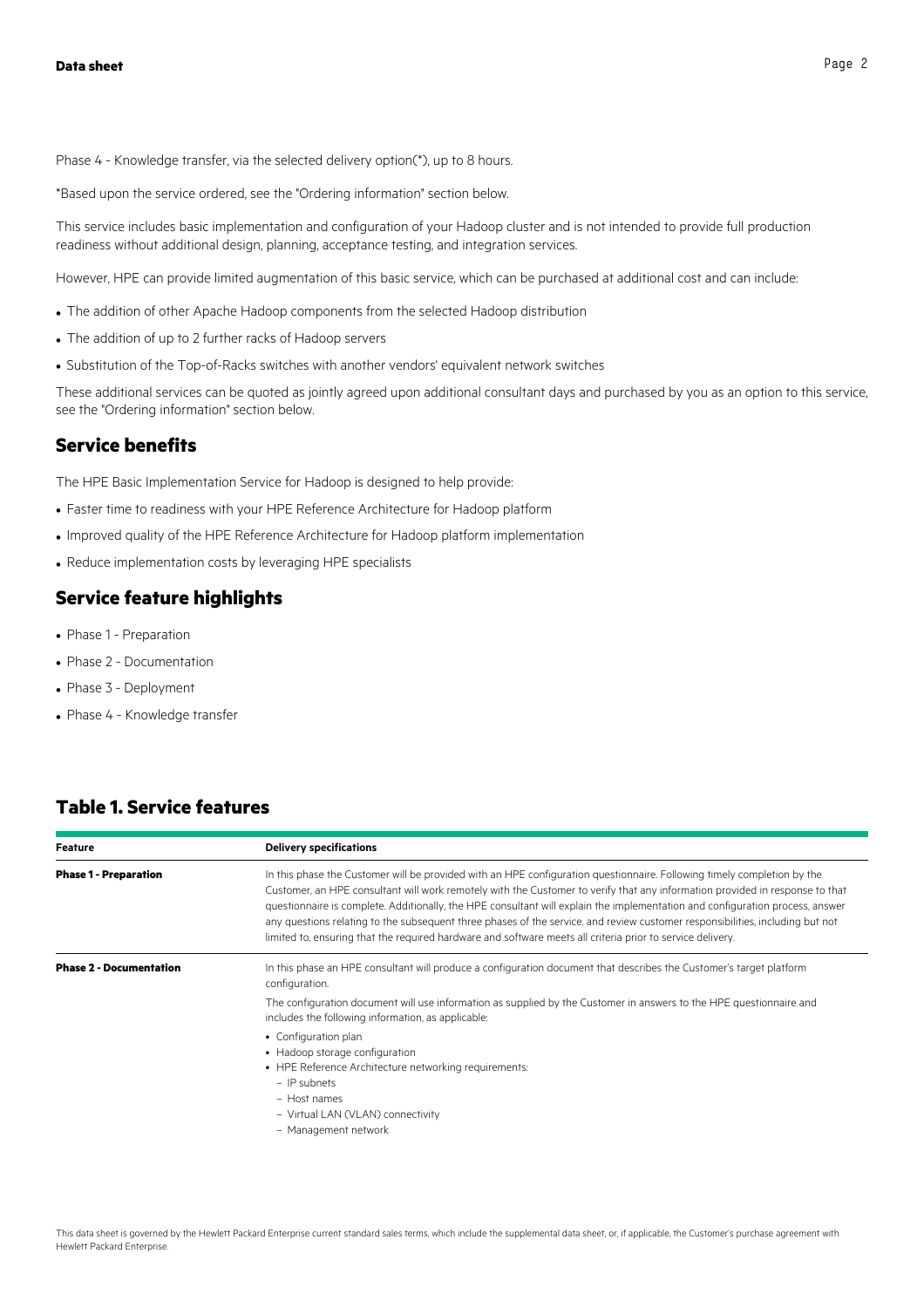|                                     | - Network Time Protocol (NTP)<br>- Data center uplinks<br>- Firewalls<br>• Server and compute requirements:<br>- Compute OS and firmware<br>- Number and type of Hadoop servers                                                                                                                                                                                                                                                                                                                                                                                                                                                                                                                                                                                                                                                                                                                                                  |
|-------------------------------------|----------------------------------------------------------------------------------------------------------------------------------------------------------------------------------------------------------------------------------------------------------------------------------------------------------------------------------------------------------------------------------------------------------------------------------------------------------------------------------------------------------------------------------------------------------------------------------------------------------------------------------------------------------------------------------------------------------------------------------------------------------------------------------------------------------------------------------------------------------------------------------------------------------------------------------|
| <b>Phase 3 - Deployment</b>         | In this phase an HPE consultant will conduct the software implementation and configuration of HPE's Reference Architecture<br>for Hadoop based upon the documented configuration plan that can include the following:<br>• Top-of-Rack network switch configuration and checks<br>• Implementation and configuration of Linux® on the Management nodes<br>• Validate data center connectivity<br>• Implementation and configuration of HPE's Insight Cluster Management Utility                                                                                                                                                                                                                                                                                                                                                                                                                                                  |
|                                     | • Optimize the configuration of the Hadoop nodes BIOS and SmartArray<br>• Implementation and configuration of the Linux on the Hadoop nodes<br>• Partitioning and formatting of the Hadoop data drives<br>• Setup initial user accounts and 'ssh' configuration<br>• Implementation of the Hadoop vendors cluster management tool<br>• Setup configuration for Hadoop deployment<br>• Deploy Hadoop to target nodes<br>• Configure an agreed subset of the Hadoop services as documented in the configuration plan<br>• Perform HPE standard basic configuration checks to verify that the Hadoop platform meets the documented configuration<br>plan<br>• Perform a Hadoop Terasort test to demonstrate the operation of the cluster                                                                                                                                                                                            |
| <b>Phase 4 - Knowledge transfer</b> | The final phase, Knowledge transfer, is intended to familiarize cluster operations staff with the basic operation of the cluster; it<br>is not intended to replace normal training. Subject to the time allotted for this knowledge transfer, this session may include the<br>following demonstration on the installed Hadoop platform:<br>• Platform Cluster Management (Insight CMU)<br>- Startup/shutdown the servers<br>- Adding/removing a node<br>- Building and deploying nodes<br>- Performance monitoring<br>- Validating the node configuration<br>- Use of out-of-band management (iLO)<br>• Hadoop Cluster Management<br>- Startup/shutdown of the Hadoop cluster<br>- Name node status<br>- Adding, removing, and replacing a node<br>- Checking job status<br>- Checking HDFS status<br>• External interfaces<br>- Directory services - DNS, NTP<br>• HPE and Hadoop vendor support process – who, what, and when. |

# **Service limitations**

This service is available during HPE standard work days, excluding weekend days and HPE holidays, and during country-specific standard HPE business hours. Phases 1 and 2 of this service will be delivered remotely; Phases 3 and 4 of this service will be delivered either remotely or onsite depending on the service selected, see the "Ordering information" section below.

### **Customer responsibilities**

In addition to any prerequisites or other tasks that may be identified in discussion with the Customer during the preparation phase, the Customer is responsible for the following:

• Provision of HPE servers, networking, software media, and software licenses that meet the hardware and software requirements for the specified HPE published Reference Architecture for Hadoop platform, as specified in this datasheet.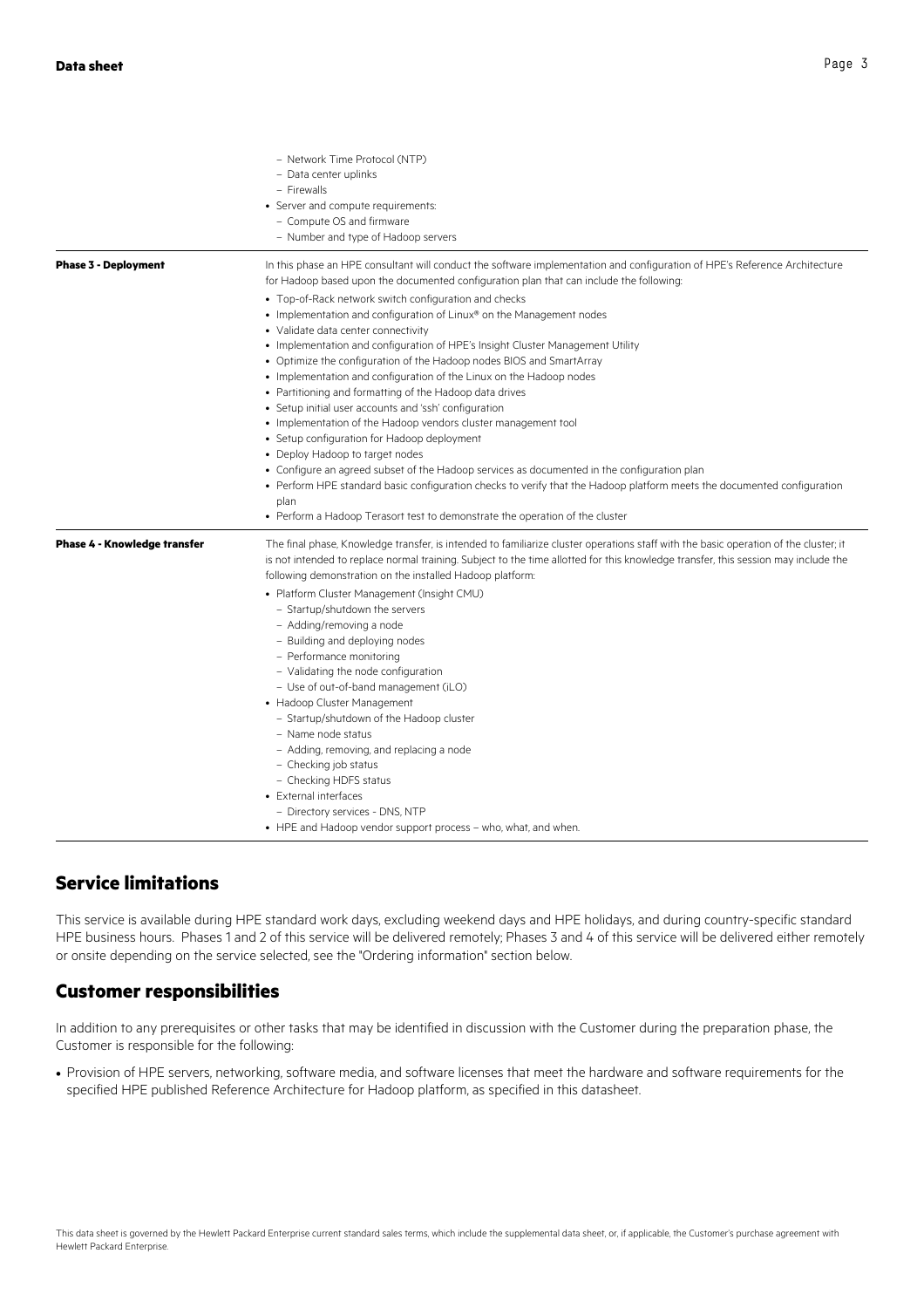- Provision of onsite access to the servers and infrastructure required for the HPE Basic Implementation Service for Hadoop that includes network access to the Hadoop cluster and iLO network for the purposes of installation, configuration, and management of the Hadoop cluster for the duration of the service.
- Where the remote service option has been selected, access to the required Hadoop servers and network infrastructure will be via remote access technologies such as HPE MyRoom virtual rooms (https://www.myroom.hpe.com) or any mutually agreed upon Customer-provided access technology.
- The security of the Customer's proprietary and confidential information.
- All data backup and restore operations.

The Customer acknowledges and agrees that HPE may use resources outside the country of purchase to remotely access the products in order to perform these remote services.

Additionally, it is the Customer's responsibility to provide a designated primary contact, who is:

- Responsible for all aspects of the Customer-assigned work efforts
- Authorized to make all decisions relative to this service including identification and assignment of Customer resources
- Available to interface with HPE assigned resources on day-to-day issues during the course of this service
- Authorized to sign status reports, approve consultant hours, and approve project changes
- Able to coordinate all work efforts and meeting schedules
- Provide to HPE, on request, any information that HPE may reasonably request in order to provide this service
- Purchase or provide all hardware, software, licenses, and environments necessary for HPE to deliver the service

# **General provisions/Other exclusions**

This standard service is limited to a single installation of HPE Basic Implementation Service for Hadoop on a single rack of Hadoop node at a single customer location.

HPE reserves the right to charge, on a time and materials basis, for any additional work required to address service prerequisites or other requirements that are not met by the Customer.

Upon receipt of an acceptable order, HPE will contact the Customer within 7 business days to organize service delivery. HPE may require up to 30 days to organize resources and begin work.

The scope of this service is limited to the HPE Basic Implementation Service for Hadoop described herein only. No products, licenses, or software will be provided as part of this service.

Services are provided during HPE standard local business hours and days excluding HPE holidays.

Deliverables are accepted upon delivery.

The delivery of HPE Basic Implementation Service for Hadoop is restricted to a single IT environment under the direct day-to-day management of one IT manager in one country.

The service will expire at the end of 120 days from the date of purchase if not used. Under no circumstances shall the Customer be entitled to a credit or refund of any unused services.

The service includes travel time to and from the Customer location for the specified onsite delivery.

HPE Professional Services are governed by HPE's standard terms for professional services.

Activities such as, but not limited to, the following are excluded from this service:

- Customer acceptance, performance, custom test cases, or security testing
- Any third-party systems or software integration not described herein
- Custom scripting